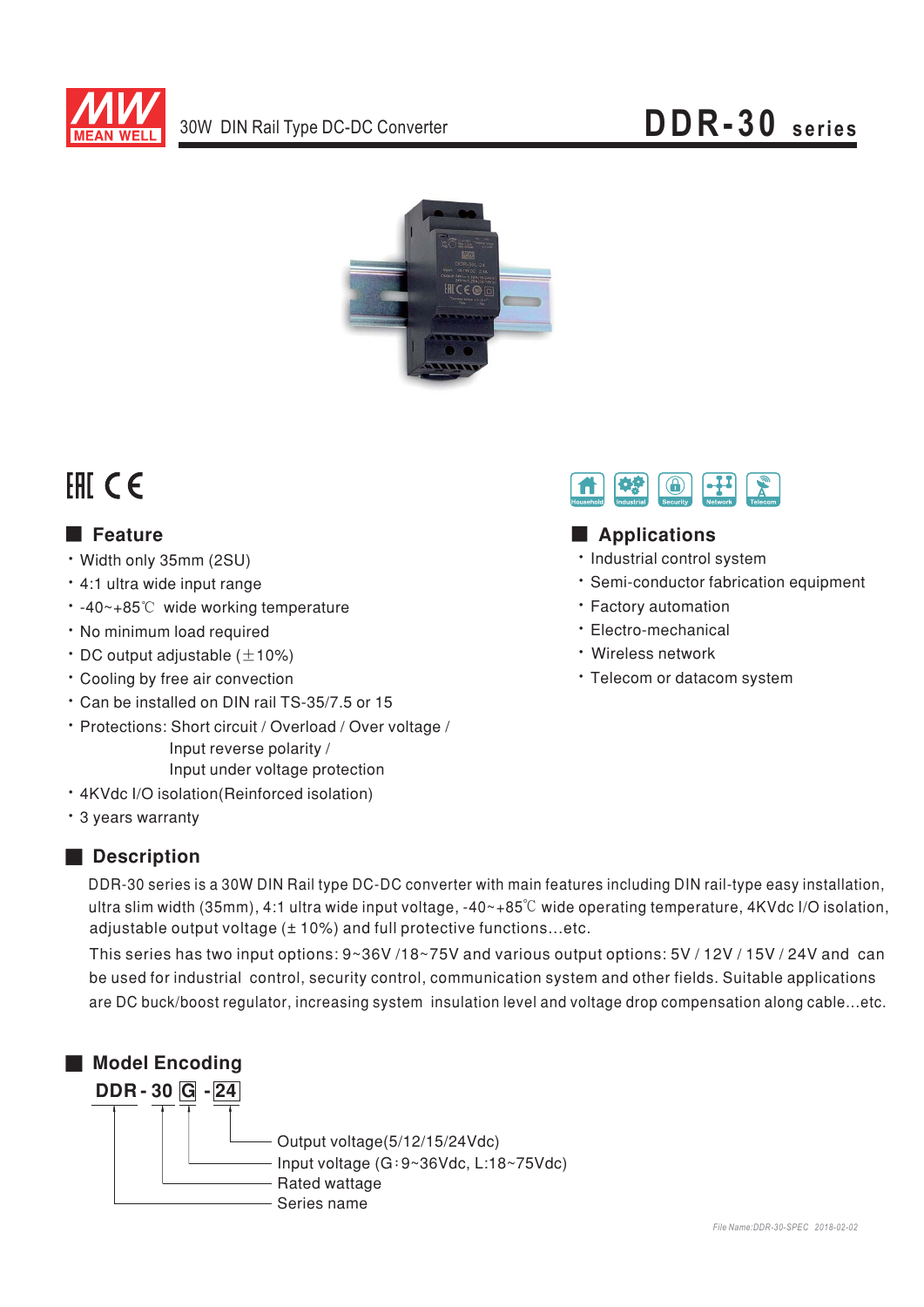

#### **SPECIFICATION**

| <b>MODEL</b>                                  |                                                                                                                                                                                                                                                                                                                                                                                                                                                                                                                                                                                                                                                                                                                                                                                                                                                                                                                                                                                | DDR-30G-5                                                                                                                    | <b>DDR-30G-12</b>             | <b>DDR-30G-15</b> | <b>DDR-30G-24</b>                                               | <b>DDR-30L-5</b> | DDR-30L-12                                          | <b>DDR-30L-15</b> | <b>DDR-30L-24</b> |  |
|-----------------------------------------------|--------------------------------------------------------------------------------------------------------------------------------------------------------------------------------------------------------------------------------------------------------------------------------------------------------------------------------------------------------------------------------------------------------------------------------------------------------------------------------------------------------------------------------------------------------------------------------------------------------------------------------------------------------------------------------------------------------------------------------------------------------------------------------------------------------------------------------------------------------------------------------------------------------------------------------------------------------------------------------|------------------------------------------------------------------------------------------------------------------------------|-------------------------------|-------------------|-----------------------------------------------------------------|------------------|-----------------------------------------------------|-------------------|-------------------|--|
|                                               | <b>DC VOLTAGE</b>                                                                                                                                                                                                                                                                                                                                                                                                                                                                                                                                                                                                                                                                                                                                                                                                                                                                                                                                                              | 5V                                                                                                                           | 12V                           | 15V               | <b>24V</b>                                                      | 5V               | 12V                                                 | 15V               | <b>24V</b>        |  |
|                                               | <b>RATED CURRENT</b>                                                                                                                                                                                                                                                                                                                                                                                                                                                                                                                                                                                                                                                                                                                                                                                                                                                                                                                                                           | 6A                                                                                                                           | 2.5A                          | 2A                | 1.25A                                                           | 6A               | 2.5A                                                | 2A                | 1.25A             |  |
|                                               | <b>CURRENT RANGE</b>                                                                                                                                                                                                                                                                                                                                                                                                                                                                                                                                                                                                                                                                                                                                                                                                                                                                                                                                                           | $0 - 6A$                                                                                                                     | $0 - 2.5A$                    | $0 - 2A$          | $0 - 1.25A$                                                     | $0 - 6A$         | $0 - 2.5A$                                          | $0 - 2A$          | $0 - 1.25A$       |  |
| <b>OUTPUT</b>                                 | <b>RATED POWER</b>                                                                                                                                                                                                                                                                                                                                                                                                                                                                                                                                                                                                                                                                                                                                                                                                                                                                                                                                                             | 30W                                                                                                                          | 30W                           | 30W               | 30W                                                             | 30W              | 30W                                                 | 30W               | 30W               |  |
|                                               | RIPPLE & NOISE (max.) Note.2 60mVp-p                                                                                                                                                                                                                                                                                                                                                                                                                                                                                                                                                                                                                                                                                                                                                                                                                                                                                                                                           |                                                                                                                              | 75mVp-p                       | 75mVp-p           | 100mVp-p                                                        | 60mVp-p          | 75mVp-p                                             | 75mVp-p           | 100mVp-p          |  |
|                                               | <b>VOLTAGE ADJ. RANGE</b>                                                                                                                                                                                                                                                                                                                                                                                                                                                                                                                                                                                                                                                                                                                                                                                                                                                                                                                                                      | $4.5 - 5.5V$                                                                                                                 | $9 - 13.2V$                   | $13.5 - 16.5V$    | $21.6 - 28V$                                                    | $4.5 - 5.5V$     | $9 - 13.2V$                                         | $13.5 - 16.5V$    | $21.6 - 28V$      |  |
|                                               | <b>VOLTAGE TOLERANCE Note.3</b>                                                                                                                                                                                                                                                                                                                                                                                                                                                                                                                                                                                                                                                                                                                                                                                                                                                                                                                                                | $\pm 2.0\%$                                                                                                                  | ±2.0%                         | ±2.0%             | ±2.0%                                                           | ±2.0%            | ±2.0%                                               | ±2.0%             | ±2.0%             |  |
|                                               | <b>LINE REGULATION</b>                                                                                                                                                                                                                                                                                                                                                                                                                                                                                                                                                                                                                                                                                                                                                                                                                                                                                                                                                         | ±0.5%                                                                                                                        | ±0.5%                         | ±0.5%             | $\pm 0.5\%$                                                     | ±0.5%            | ±0.5%                                               | ±0.5%             | ±0.5%             |  |
|                                               | <b>LOAD REGULATION</b>                                                                                                                                                                                                                                                                                                                                                                                                                                                                                                                                                                                                                                                                                                                                                                                                                                                                                                                                                         | ±1.5%                                                                                                                        | ±0.5%                         | $\pm 0.5\%$       | $\pm 0.5\%$                                                     | ±1.5%            | ±0.5%                                               | ±0.5%             | $\pm 0.5\%$       |  |
|                                               | <b>SETUP, RISE TIME</b>                                                                                                                                                                                                                                                                                                                                                                                                                                                                                                                                                                                                                                                                                                                                                                                                                                                                                                                                                        | 120ms, 85ms at full load                                                                                                     |                               |                   |                                                                 |                  |                                                     |                   |                   |  |
|                                               | <b>HOLD UP TIME (Typ.)</b>                                                                                                                                                                                                                                                                                                                                                                                                                                                                                                                                                                                                                                                                                                                                                                                                                                                                                                                                                     | G-type: 7ms@24Vdc input<br>L-type: 18ms@48Vdc input                                                                          |                               |                   |                                                                 |                  |                                                     |                   |                   |  |
|                                               | <b>EXTERNAL CAPACITANCE</b><br>LOAD (Max.)                                                                                                                                                                                                                                                                                                                                                                                                                                                                                                                                                                                                                                                                                                                                                                                                                                                                                                                                     | 3300 µF                                                                                                                      | 2200 $\mu$ F                  | 1500 $\mu$ F      | 1000 $\mu$ F                                                    | $3300 \mu F$     | 2200 $\mu$ F                                        | 1500 $\mu$ F      | 1000 $\mu$ F      |  |
|                                               | <b>VOLTAGE RANGE</b>                                                                                                                                                                                                                                                                                                                                                                                                                                                                                                                                                                                                                                                                                                                                                                                                                                                                                                                                                           | Note.4 $9 - 36$ Vdc                                                                                                          |                               |                   |                                                                 | $18 \sim 75$ Vdc |                                                     |                   |                   |  |
| <b>INPUT</b>                                  | <b>EFFICIENCY (Typ.)</b>                                                                                                                                                                                                                                                                                                                                                                                                                                                                                                                                                                                                                                                                                                                                                                                                                                                                                                                                                       | 85%                                                                                                                          | 86%                           | 87%               | 89%                                                             | 86%              | 89%                                                 | 90%               | 91%               |  |
|                                               | <b>DC CURRENT (Typ.)</b>                                                                                                                                                                                                                                                                                                                                                                                                                                                                                                                                                                                                                                                                                                                                                                                                                                                                                                                                                       | 1.5A/24Vdc                                                                                                                   |                               |                   |                                                                 | 0.8A/48Vdc       |                                                     |                   |                   |  |
|                                               | <b>INRUSH CURRENT (Typ.)</b>                                                                                                                                                                                                                                                                                                                                                                                                                                                                                                                                                                                                                                                                                                                                                                                                                                                                                                                                                   | 15A/24Vdc                                                                                                                    |                               |                   |                                                                 | 15A/48Vdc        |                                                     |                   |                   |  |
|                                               |                                                                                                                                                                                                                                                                                                                                                                                                                                                                                                                                                                                                                                                                                                                                                                                                                                                                                                                                                                                |                                                                                                                              | 110 ~ 150% rated output power |                   |                                                                 |                  |                                                     |                   |                   |  |
|                                               | <b>OVERLOAD</b>                                                                                                                                                                                                                                                                                                                                                                                                                                                                                                                                                                                                                                                                                                                                                                                                                                                                                                                                                                | Protection type : Constant current limiting, recovers automatically after fault condition is removed                         |                               |                   |                                                                 |                  |                                                     |                   |                   |  |
| <b>PROTECTION</b>                             |                                                                                                                                                                                                                                                                                                                                                                                                                                                                                                                                                                                                                                                                                                                                                                                                                                                                                                                                                                                | $5.75 - 7V$                                                                                                                  | $13.8 - 16.2V$                | $17.25 - 20.25V$  | $28.8 - 34V$                                                    | $5.75 - 7V$      | $13.8 - 16.2V$                                      | $17.25 - 20.25V$  | $28.8 - 34V$      |  |
|                                               | <b>OVER VOLTAGE</b>                                                                                                                                                                                                                                                                                                                                                                                                                                                                                                                                                                                                                                                                                                                                                                                                                                                                                                                                                            |                                                                                                                              |                               |                   | Protection type : Shut down o/p voltage, re-power on to recover |                  |                                                     |                   |                   |  |
|                                               | <b>REVERSE POLARITY</b>                                                                                                                                                                                                                                                                                                                                                                                                                                                                                                                                                                                                                                                                                                                                                                                                                                                                                                                                                        |                                                                                                                              |                               |                   |                                                                 |                  |                                                     |                   |                   |  |
|                                               |                                                                                                                                                                                                                                                                                                                                                                                                                                                                                                                                                                                                                                                                                                                                                                                                                                                                                                                                                                                | By internal MOSFET, no damage, recovers automatically after fault condition removed<br>24Vin (G-type):Power ON≥9V , OFF≤8.5V |                               |                   |                                                                 |                  |                                                     |                   |                   |  |
|                                               | <b>UNDER VOLTAGE LOCKOUT</b>                                                                                                                                                                                                                                                                                                                                                                                                                                                                                                                                                                                                                                                                                                                                                                                                                                                                                                                                                   | 48Vin (L-type):Power ON≥18V, OFF≤17V                                                                                         |                               |                   |                                                                 |                  |                                                     |                   |                   |  |
|                                               | <b>WORKING TEMP.</b>                                                                                                                                                                                                                                                                                                                                                                                                                                                                                                                                                                                                                                                                                                                                                                                                                                                                                                                                                           | $-40 \sim +85^{\circ}$ C (Refer to "Derating Curve")                                                                         |                               |                   |                                                                 |                  |                                                     |                   |                   |  |
|                                               | <b>WORKING HUMIDITY</b>                                                                                                                                                                                                                                                                                                                                                                                                                                                                                                                                                                                                                                                                                                                                                                                                                                                                                                                                                        |                                                                                                                              | 5~95% RH non-condensing       |                   |                                                                 |                  |                                                     |                   |                   |  |
| <b>ENVIRONMENT</b>                            | <b>STORAGE TEMP., HUMIDITY</b>                                                                                                                                                                                                                                                                                                                                                                                                                                                                                                                                                                                                                                                                                                                                                                                                                                                                                                                                                 | $-40 \sim +85^{\circ}$ C, 5 ~ 95% RH non-condensing                                                                          |                               |                   |                                                                 |                  |                                                     |                   |                   |  |
|                                               | <b>TEMP. COEFFICIENT</b>                                                                                                                                                                                                                                                                                                                                                                                                                                                                                                                                                                                                                                                                                                                                                                                                                                                                                                                                                       | $\pm 0.03\%$ /°C (0 ~ 60°C)                                                                                                  |                               |                   |                                                                 |                  |                                                     |                   |                   |  |
|                                               | <b>VIBRATION</b>                                                                                                                                                                                                                                                                                                                                                                                                                                                                                                                                                                                                                                                                                                                                                                                                                                                                                                                                                               | Component:10 ~ 500Hz, 2G 10min./1cycle, 60min. each along X, Y, Z axes; Mounting: Compliance to IEC60068-2-6                 |                               |                   |                                                                 |                  |                                                     |                   |                   |  |
|                                               | <b>OPERATING ALTITUDE</b>                                                                                                                                                                                                                                                                                                                                                                                                                                                                                                                                                                                                                                                                                                                                                                                                                                                                                                                                                      | 2000 meters                                                                                                                  |                               |                   |                                                                 |                  |                                                     |                   |                   |  |
|                                               | <b>SAFETY STANDARDS</b>                                                                                                                                                                                                                                                                                                                                                                                                                                                                                                                                                                                                                                                                                                                                                                                                                                                                                                                                                        | IEC 62368-1 (LVD) approved, Design refer to UL508                                                                            |                               |                   |                                                                 |                  |                                                     |                   |                   |  |
|                                               | <b>WITHSTAND VOLTAGE</b>                                                                                                                                                                                                                                                                                                                                                                                                                                                                                                                                                                                                                                                                                                                                                                                                                                                                                                                                                       | I/P-O/P:4KVdc                                                                                                                |                               |                   |                                                                 |                  |                                                     |                   |                   |  |
|                                               | <b>ISOLATION RESISTANCE</b>                                                                                                                                                                                                                                                                                                                                                                                                                                                                                                                                                                                                                                                                                                                                                                                                                                                                                                                                                    | I/P-O/P>100M Ohms / 500Vdc / 25°C / 70% RH                                                                                   |                               |                   |                                                                 |                  |                                                     |                   |                   |  |
|                                               | <b>EMC EMISSION</b>                                                                                                                                                                                                                                                                                                                                                                                                                                                                                                                                                                                                                                                                                                                                                                                                                                                                                                                                                            | <b>Test Level / Note</b><br>Parameter<br><b>Standard</b>                                                                     |                               |                   |                                                                 |                  |                                                     |                   |                   |  |
| <b>SAFETY &amp;</b><br><b>EMC</b><br>(Note 5) |                                                                                                                                                                                                                                                                                                                                                                                                                                                                                                                                                                                                                                                                                                                                                                                                                                                                                                                                                                                | Conducted                                                                                                                    |                               |                   | EN55032                                                         |                  | Class B                                             |                   |                   |  |
|                                               |                                                                                                                                                                                                                                                                                                                                                                                                                                                                                                                                                                                                                                                                                                                                                                                                                                                                                                                                                                                | Radiated                                                                                                                     |                               |                   | EN55032                                                         |                  | Class B                                             |                   |                   |  |
|                                               |                                                                                                                                                                                                                                                                                                                                                                                                                                                                                                                                                                                                                                                                                                                                                                                                                                                                                                                                                                                | Voltage Flicker<br>EN61000-3-3<br>-----                                                                                      |                               |                   |                                                                 |                  |                                                     |                   |                   |  |
|                                               |                                                                                                                                                                                                                                                                                                                                                                                                                                                                                                                                                                                                                                                                                                                                                                                                                                                                                                                                                                                | EN55024, EN61000-6-2(EN50082-2)                                                                                              |                               |                   |                                                                 |                  |                                                     |                   |                   |  |
|                                               | <b>EMC IMMUNITY</b>                                                                                                                                                                                                                                                                                                                                                                                                                                                                                                                                                                                                                                                                                                                                                                                                                                                                                                                                                            | Parameter                                                                                                                    |                               |                   | Standard                                                        |                  | Test Level / Note                                   |                   |                   |  |
|                                               |                                                                                                                                                                                                                                                                                                                                                                                                                                                                                                                                                                                                                                                                                                                                                                                                                                                                                                                                                                                | ESD                                                                                                                          |                               |                   | EN61000-4-2                                                     |                  | Level 3, 8KV air ; Level 3, 6KV contact; criteria A |                   |                   |  |
|                                               |                                                                                                                                                                                                                                                                                                                                                                                                                                                                                                                                                                                                                                                                                                                                                                                                                                                                                                                                                                                | Radiated                                                                                                                     |                               |                   | EN61000-4-3                                                     |                  | Level 3, 10V/m; criteria A                          |                   |                   |  |
|                                               |                                                                                                                                                                                                                                                                                                                                                                                                                                                                                                                                                                                                                                                                                                                                                                                                                                                                                                                                                                                | EFT / Burst                                                                                                                  |                               |                   | EN61000-4-4                                                     |                  | Level 3, 2KV ; criteria A                           |                   |                   |  |
|                                               |                                                                                                                                                                                                                                                                                                                                                                                                                                                                                                                                                                                                                                                                                                                                                                                                                                                                                                                                                                                | Surge                                                                                                                        |                               |                   | EN61000-4-5                                                     |                  | Level 3, 1KV/Line-Line ; criteria A                 |                   |                   |  |
|                                               |                                                                                                                                                                                                                                                                                                                                                                                                                                                                                                                                                                                                                                                                                                                                                                                                                                                                                                                                                                                | Conducted                                                                                                                    |                               |                   | EN61000-4-6                                                     |                  | Level 3, 10V ; criteria A                           |                   |                   |  |
|                                               |                                                                                                                                                                                                                                                                                                                                                                                                                                                                                                                                                                                                                                                                                                                                                                                                                                                                                                                                                                                | <b>Magnetic Field</b>                                                                                                        |                               |                   | EN61000-4-8                                                     |                  | Level 4, 30A/m; criteria A                          |                   |                   |  |
|                                               | <b>MTBF</b>                                                                                                                                                                                                                                                                                                                                                                                                                                                                                                                                                                                                                                                                                                                                                                                                                                                                                                                                                                    | 483.3K hrs min.<br>MIL-HDBK-217F $(25^{\circ}C)$                                                                             |                               |                   |                                                                 |                  |                                                     |                   |                   |  |
| <b>OTHERS</b>                                 | <b>DIMENSION</b>                                                                                                                                                                                                                                                                                                                                                                                                                                                                                                                                                                                                                                                                                                                                                                                                                                                                                                                                                               | 35*90*54.5mm (W*H*D)                                                                                                         |                               |                   |                                                                 |                  |                                                     |                   |                   |  |
|                                               | PACKING                                                                                                                                                                                                                                                                                                                                                                                                                                                                                                                                                                                                                                                                                                                                                                                                                                                                                                                                                                        | 0.12Kg;96pcs/12.5Kg/1.04CUFT                                                                                                 |                               |                   |                                                                 |                  |                                                     |                   |                   |  |
| <b>NOTE</b>                                   | 1. All parameters NOT specially mentioned are measured at normal input (G:24Vdc, L:48Vdc), rated load and 25 °C of ambient temperature.<br>2. Ripple & noise are measured at 20MHz of bandwidth by using a 12" twisted pair-wire terminated with a 0.1uf & 47uf parallel capacitor.<br>3. Tolerance : includes set up tolerance, line regulation and load regulation.<br>4. Derating may be needed under low input voltage. Please check the derating curve for more details.<br>5. The power supply is considered as an independent unit, but the final equipment still need to re-confirm that the whole system complies with<br>the EMC directives. For guidance on how to perform these EMC tests, please refer to "EMI testing of component power supplies."<br>(as available on http://www.meanwell.com)<br>6. The ambient temperature derating of 3.5°C/1000m with fanless models and of 5°C/1000m with fan models for operating altitude higher than<br>2000m(6500ft). |                                                                                                                              |                               |                   |                                                                 |                  |                                                     |                   |                   |  |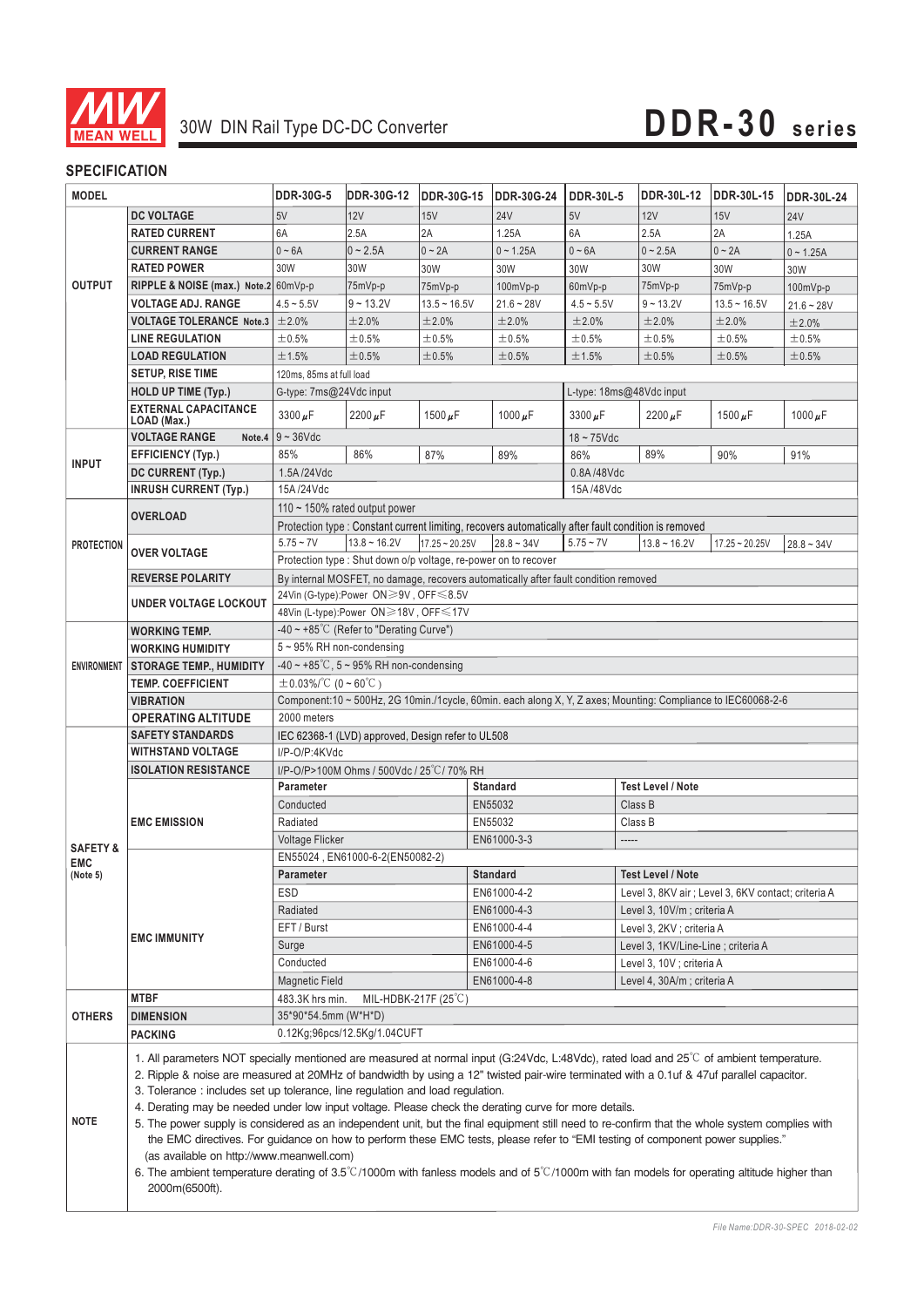

## **DDR-30 series**